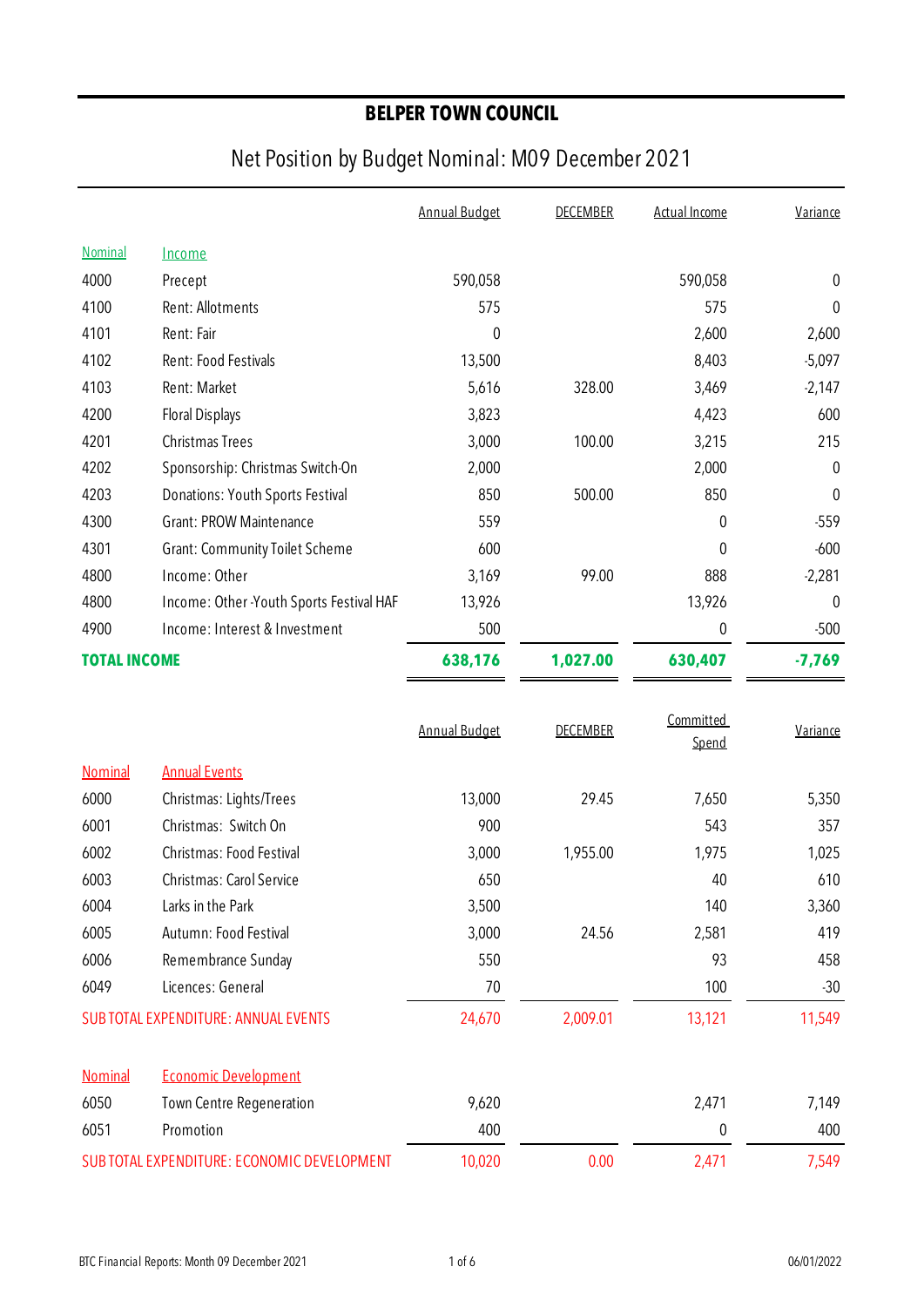|         |                                         | <b>Annual Budget</b> | <b>DECEMBER</b> | Committed<br>Spend | Variance |
|---------|-----------------------------------------|----------------------|-----------------|--------------------|----------|
| Nominal | Arts, Events & Heritage Committee       |                      |                 |                    |          |
| 6200    | Talks Programme                         | 1,000                |                 | $\pmb{0}$          | 1,000    |
| 6201    | Inclusive Arts for Vulnerable People    | 3,000                |                 | 0                  | 3,000    |
| 6202    | Heritage & Guided Maps                  | 1,000                |                 | 0                  | 1,000    |
| 6203    | <b>Walking Maps</b>                     | 1,500                |                 | 0                  | 1,500    |
|         | <b>SUB TOTAL EXPENDITURE: ARTS</b>      | 6,500                | 0.00            | $\mathbf{0}$       | 6,500    |
| Nominal | <b>Facilities Committee</b>             |                      |                 |                    |          |
| 6300    | Benches (Happy to Chat)                 | 2,000                |                 | 421                | 1,579    |
| 6301    | Flagpoles                               | 1,500                |                 | $\pmb{0}$          | 1,500    |
| 6302    | Flood Defence Equipment                 | 5,000                |                 | 0                  | 5,000    |
|         | <b>SUBTOTAL EXPENDITURE: FACILITIES</b> | 8,500                | 0.00            | 421                | 8,079    |
| Nominal | <b>Youth Council</b>                    |                      |                 |                    |          |
| 6400    | Blend/Youth Council                     | 5,000                | 193.00          | 3,233              | 1,767    |
| 6401    | <b>DBS Checks</b>                       | 300                  |                 | 191                | 109      |
|         | <b>SUBTOTAL EXPENDITURE: YOUTH</b>      | 5,300                | 193.00          | 3,424              | 1,876    |
| Nominal | <b>Floral Displays</b>                  |                      |                 |                    |          |
| 6500    | Compost, etc                            | 1,200                |                 | 718                | 482      |
| 6501    | Planters, Baskets etc                   | 500                  |                 | 216                | 284      |
| 6502    | Plants                                  | 13,000               |                 | 12,285             | 715      |
| 6599    | Floral: Contingency                     | 3,000                |                 | 1,407              | 1,593    |
|         | SUB TOTAL EXPENDITURE: FLORAL DISPLAYS  | 17,700               | 0.00            | 14,626             | 3,074    |
| Nominal | <b>Staff</b>                            |                      |                 |                    |          |
| 7000    | Salaries (Gross)                        | 215,070              | 22,496.48       | 170,834            | 44,236   |
| 7003    | <b>Training and Development</b>         | 4,750                |                 | 510                | 4,240    |
| 7004    | PPE                                     | 559                  |                 | 330                | 229      |
| 7005    | Recruitment Advertising                 | 1,480                |                 | 1,851              | $-371$   |
|         | <b>SUB TOTAL EXPENDITURE: STAFF</b>     | 221,859              | 22,496.48       | 173,526            | 48,333   |
| Nominal | <b>Operating Costs</b>                  |                      |                 |                    |          |
| 7030    | Landline, Broadband                     | 1,500                | 100.52          | 876                | 624      |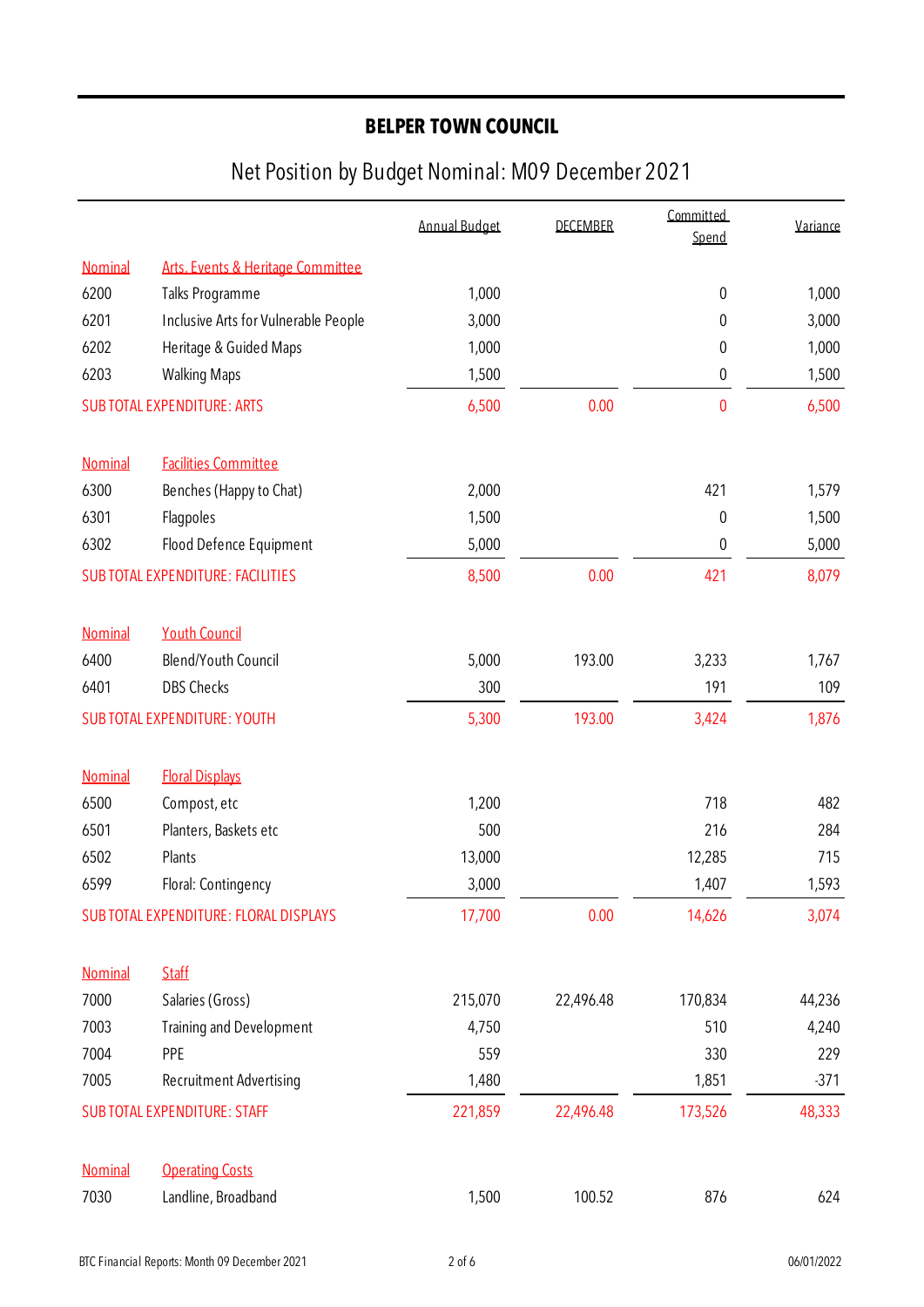|                |                                             | <b>Annual Budget</b> | <b>DECEMBER</b> | Committed<br>Spend | Variance  |
|----------------|---------------------------------------------|----------------------|-----------------|--------------------|-----------|
| 7031           | Mobiles                                     | 810                  | 12.54           | 173                | 637       |
| 7032           | Print, Post and Stationery                  | 2,500                |                 | 1,065              | 1,435     |
| 7033           | Office Equipment                            | 1,000                | 19.99           | 311                | 689       |
| 7034           | Data Protection                             | 35                   |                 | $\mathbf 0$        | 35        |
| 7035           | Software Licences                           | 2,213                | 77.00           | 1,997              | 216       |
| 7036           | <b>IT Support</b>                           | 1,500                |                 | 295                | 1,205     |
| 7037           | Website                                     | 2,000                |                 | 460                | 1,540     |
| 7038           | Subscriptions                               | 2,500                |                 | 1,792              | 708       |
| 7039           | Newsletter                                  | 5,000                |                 | $\mathbf 0$        | 5,000     |
| 7055           | Insurance                                   | 3,500                |                 | 0                  | 3,500     |
| 7060           | Audit                                       | 500                  |                 | 1,100              | $-600$    |
| 7065           | <b>Bank Charges</b>                         | 300                  | 67.65           | 206                | 94        |
| 7070           | Legal Fees                                  | 550                  |                 | 550                | $\pmb{0}$ |
| 7080           | <b>Councillor Training</b>                  | 500                  |                 | 200                | 300       |
| 7099           | OP Contingency                              | 2,011                |                 | 1,901              | 110       |
|                | SUB TOTAL EXPENDITURE: OPERATING COSTS      | 26,419               | 0.00            | 10,926             | 15,493    |
| Nominal        | <b>Environment/Services</b>                 |                      |                 |                    |           |
| 7100           | Waste Disposal                              | 2,349                | 178.80          | 2,031              | 318       |
| 7101           | Grit and Bins                               | 1,300                |                 | $\mathbf 0$        | 1,300     |
| 7102           | Dog Bags                                    | 1,700                |                 | 1,014              | 686       |
| 7103           | Equipment/Consumables                       | 1,000                |                 | 450                | 550       |
| 7120           | Repairs and Maintenance: Equipment          | 1,953                |                 | 674                | 1,279     |
| 7125           | Repairs & Maintenance: General              | 378                  |                 | 152                | 226       |
| 7130           | Maintenance: Defibrillator                  | 400                  |                 | 905                | $-505$    |
| 7135           | Maintenance: Jubilee Clock                  | 250                  |                 | 0                  | 250       |
| 7140           | Noticeboards                                | 75                   |                 | 0                  | 75        |
| 7150           | <b>Tree Survey</b>                          | 350                  |                 | 0                  | 350       |
| 7155           | Urban Initiative                            | 1,125                |                 | 0                  | 1,125     |
| 7199           | <b>ES Contingency</b>                       | 329                  |                 | 0                  | 329       |
|                | SUB TOTAL EXPENDITURE: ENVIRONMENT/SERVICES | 11,209               | 178.80          | 5,226              | 5,983     |
| <b>Nominal</b> | <b>The Chapel</b>                           |                      |                 |                    |           |
| 7200           | Chapel: Alarm System                        | 1,000                |                 | 0                  | 1,000     |
| 7201           | Chapel: Cleaning Materials                  | 150                  |                 | 46                 | 104       |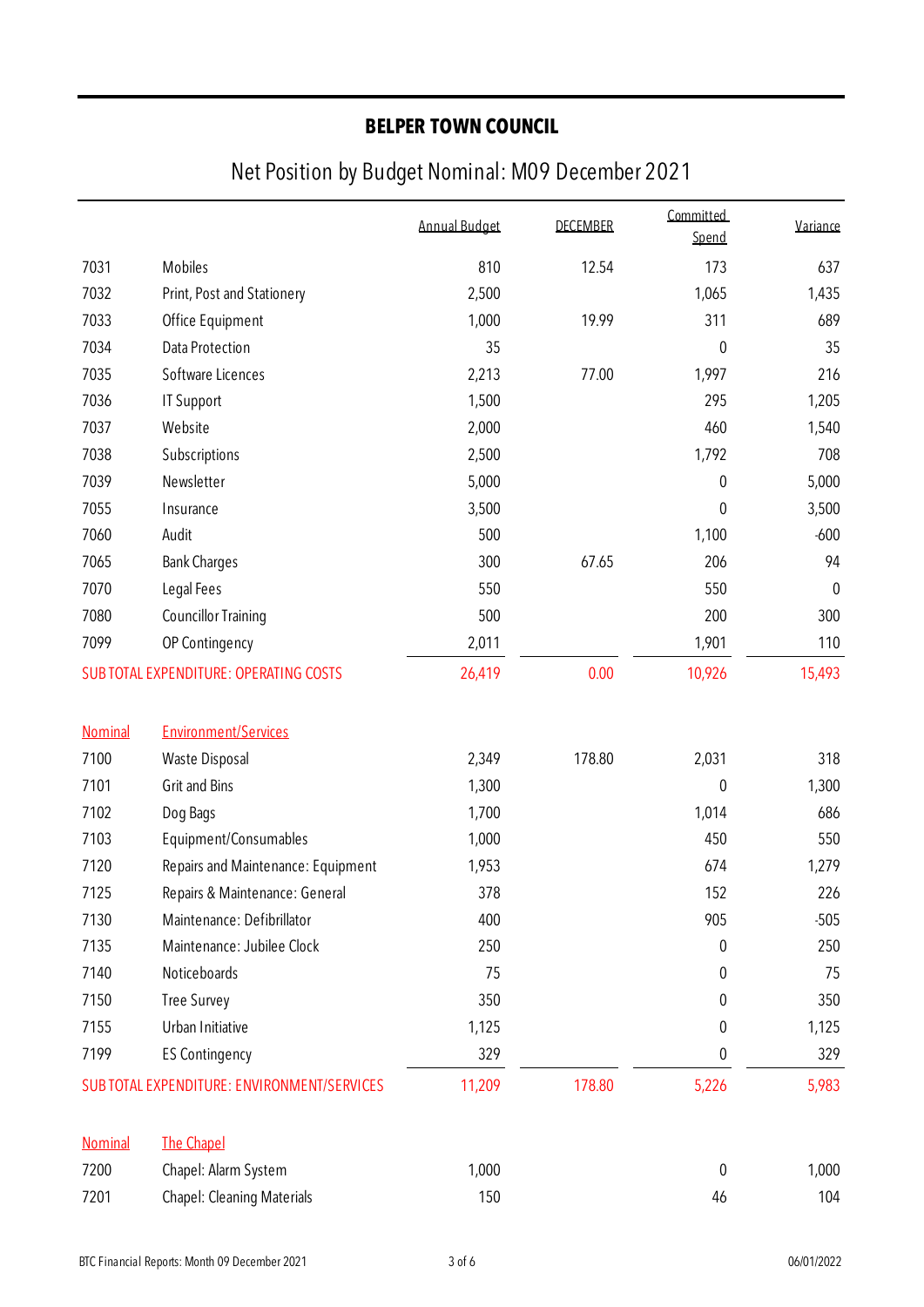|         |                                                     | <b>Annual Budget</b> | <b>DECEMBER</b> | Committed<br>Spend | Variance |
|---------|-----------------------------------------------------|----------------------|-----------------|--------------------|----------|
| 7202    | Chapel: Electricity                                 | 14,000               | 20.85           | $-6,285$           | 20,285   |
| 7203    | Chapel: NNDR                                        | 4,800                | 374.00          | 3,369              | 1,431    |
| 7204    | Chapel: Water                                       | 300                  |                 | $-212$             | 512      |
| 7205    | Chapel: Car Park                                    | 7,000                |                 | 259                | 6,741    |
|         | SUB TOTAL EXPENDITURE: THE CHAPEL                   | 27,250               | 394.85          | $-2,823$           | 30,073   |
| Nominal | <b>Market Place</b>                                 |                      |                 |                    |          |
| 7300    | Market Place: Electricity                           | 250                  |                 | 52                 | 198      |
| 7301    | Market Place: NNDR                                  | 700                  | 62.00           | 562                | 138      |
| 7302    | Market Place: Market Stalls                         | 3,800                |                 | 3,900              | $-100$   |
| 7399    | Market Place: Contingency                           | 200                  |                 | 600                | $-400$   |
|         | <b>SUBTOTAL EXPENDITURE: MARKET PLACE</b>           | 4,950                | 62.00           | 5,114              | $-164$   |
| Nominal | <b>Memorial Gardens</b>                             |                      |                 |                    |          |
| 7400    | <b>Memorial Gardens: Electricity</b>                | 550                  |                 | 20                 | 530      |
| 7401    | <b>Memorial Gardens: Planting</b>                   | 339                  |                 | $\mathbf 0$        | 339      |
| 7402    | <b>Memorial Gardens: Contingency</b>                | 400                  |                 | 1,021              | $-621$   |
|         | SUB TOTAL EXPENDITURE: MEMORIAL GARDENS             | 1,289                | 0.00            | 1,041              | 248      |
| Nominal | <b>Strutt Street Toilets</b>                        |                      |                 |                    |          |
| 7500    | Strutt Street Toilets: Cleaning / Maintenance       | 1,200                |                 | 480                | 720      |
| 7501    | <b>Strutt Street Toilets: Utilities</b>             | 1,708                | 810.38          | 3,045              | $-1,337$ |
| 7502    | <b>Strutt Street Toilets: NNDR</b>                  | 1,000                |                 | 0                  | 1,000    |
| 7503    | <b>Strutt Street Toilets: Toilet Facility</b>       | 3,800                |                 | $\boldsymbol{0}$   | 3,800    |
|         | <b>SUB TOTAL EXPENDITURE: STRUTT STREET TOILETS</b> | 7,708                | 810.38          | 3,525              | 4,183    |
| Nominal | <b>The Coppice</b>                                  |                      |                 |                    |          |
| 7503    | The Coppice: Alarm System                           | 650                  |                 | $\boldsymbol{0}$   | 650      |
| 7504    | The Coppice: Electricity                            | 1,000                |                 | 692                | 308      |
| 7505    | The Coppice: Water                                  | 250                  |                 | 115                | 135      |
| 7506    | The Coppice: NNDR                                   | 47,552               | 3,913.00        | 35,215             | 12,337   |
| 7599    | The Coppice: Contingency                            | 1,500                |                 | 0                  | 1,500    |
|         | <b>SUBTOTAL EXPENDITURE: THE COPPICE</b>            | 50,952               | 3,913.00        | 36,021             | 14,931   |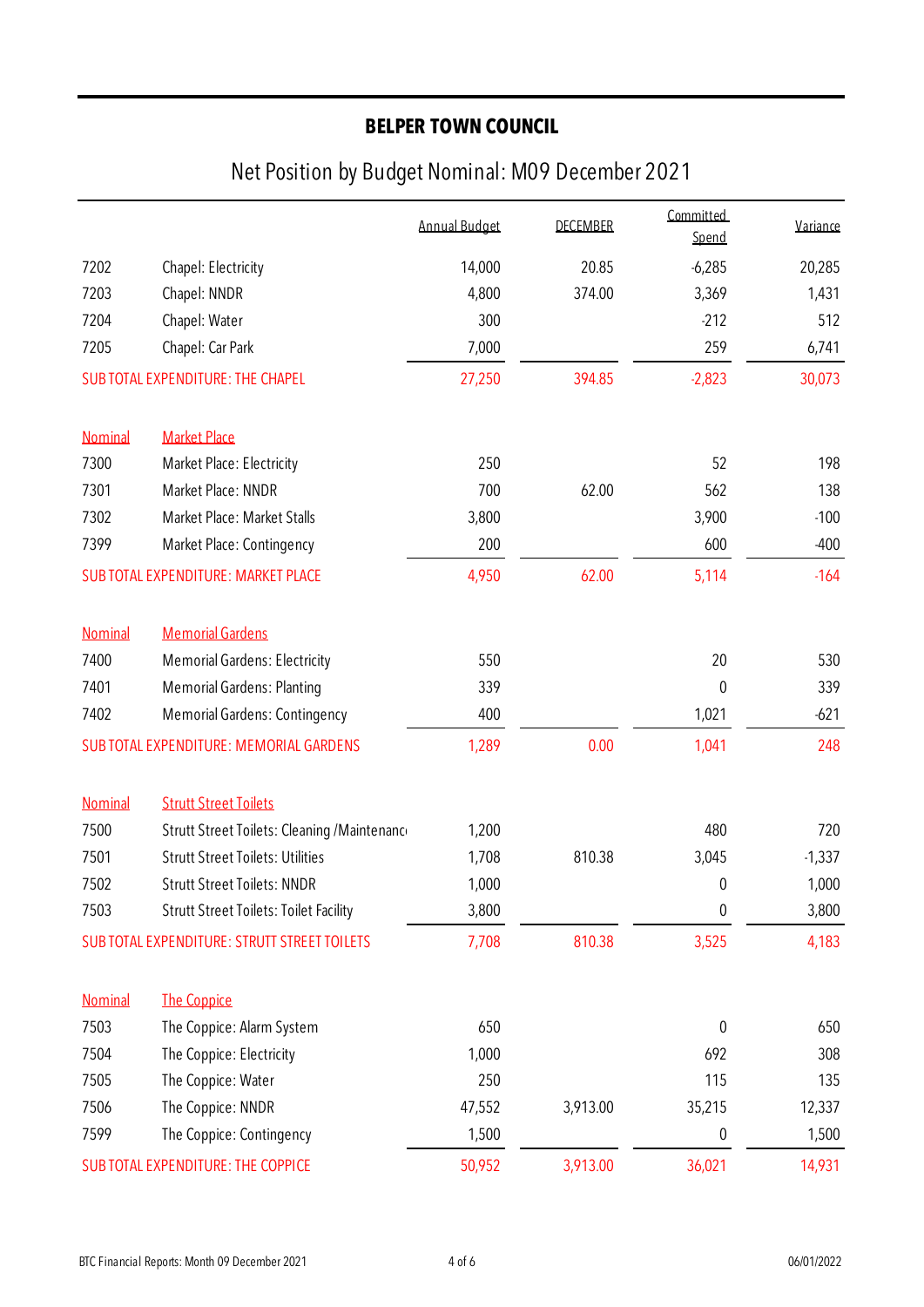|                                    |                                          | <b>Annual Budget</b> | <b>DECEMBER</b> | Committed<br>Spend | Variance         |
|------------------------------------|------------------------------------------|----------------------|-----------------|--------------------|------------------|
| Nominal                            | <b>Allotments</b>                        |                      |                 |                    |                  |
| 7600                               | Allotments: Lease                        | 210                  |                 | 210                | $\mathbf{0}$     |
| 7601                               | Allotments: Maintenance                  | 200                  |                 | 33                 | 167              |
| 7602                               | Allotments: Water                        | 250                  |                 | 312                | $-62$            |
|                                    | SUB TOTAL EXPENDITURE: THE COPPICE       | 660                  | 0.00            | 554                | 106              |
| Nominal                            | Vehicles                                 |                      |                 |                    |                  |
| 7700                               | Vehicles: Fuel                           | 1,154                | 67.50           | 724                | 430              |
| 7701                               | Vehicles: Repairs, Maintenance & Tracker | 1,528                |                 | 584                | 944              |
| 7702                               | Vehicles: Road Fund Licence              | 300                  |                 | 275                | 25               |
| 7799                               | Vehicles: Contingency                    | 4,000                |                 | 1,377              | 2,623            |
|                                    | <b>SUBTOTAL EXPENDITURE: VEHICLES</b>    | 6,982                | 67.50           | 2,959              | 4,023            |
| Nominal                            | Grants                                   |                      |                 |                    |                  |
| 7800                               | SLA: Accessible Belper                   | 520                  |                 | 520                | $\boldsymbol{0}$ |
| 7801                               | SLA: AV Community Transport              | 2,550                |                 | 2,550              | 0                |
| 7802                               | SLA: Belper Early Years                  | 1,777                |                 | 1,777              | 0                |
| 7803                               | SLA: Belper North Mill Trust             | 11,132               |                 | 11,132             | $\mathbf{0}$     |
| 7804                               | SLA: Valley CIDS                         | 13,698               | 2,744.25        | 9,643              | 4,055            |
| 7805                               | SLA: Citizens Advice Bureau              | 10,317               |                 | 10,317             | $\theta$         |
| 7806                               | SLA: Derbyshire Children's Holiday Home  | 2,000                |                 | $\mathbf 0$        | 2,000            |
| 7807                               | SLA: Derbyshire Unemployed Centre        | 1,913                |                 | 1,913              | $\boldsymbol{0}$ |
| 7808                               | SLA: Fleet Arts                          | 11,514               |                 | 11,514             | 0                |
| 7809                               | SLA: Street Angels                       | 650                  |                 | 650                | 0                |
| 7850                               | One-Off Grants                           | 20,000               |                 | 9,306              | 10,694           |
|                                    | <b>SUBTOTAL EXPENDITURE: GRANTS</b>      | 76,071               | 2,744.25        | 59,322             | 16,749           |
| Nominal                            | Mayor                                    |                      |                 |                    |                  |
| 7900                               | Civic Service                            | 1,275                |                 | $\boldsymbol{0}$   | 1,275            |
| 7901                               | Mayor's Allowance                        | 2,216                |                 | 162                | 2,054            |
| <b>SUBTOTAL EXPENDITURE: MAYOR</b> |                                          | 3,491                | 0.00            | 162                | 3,329            |